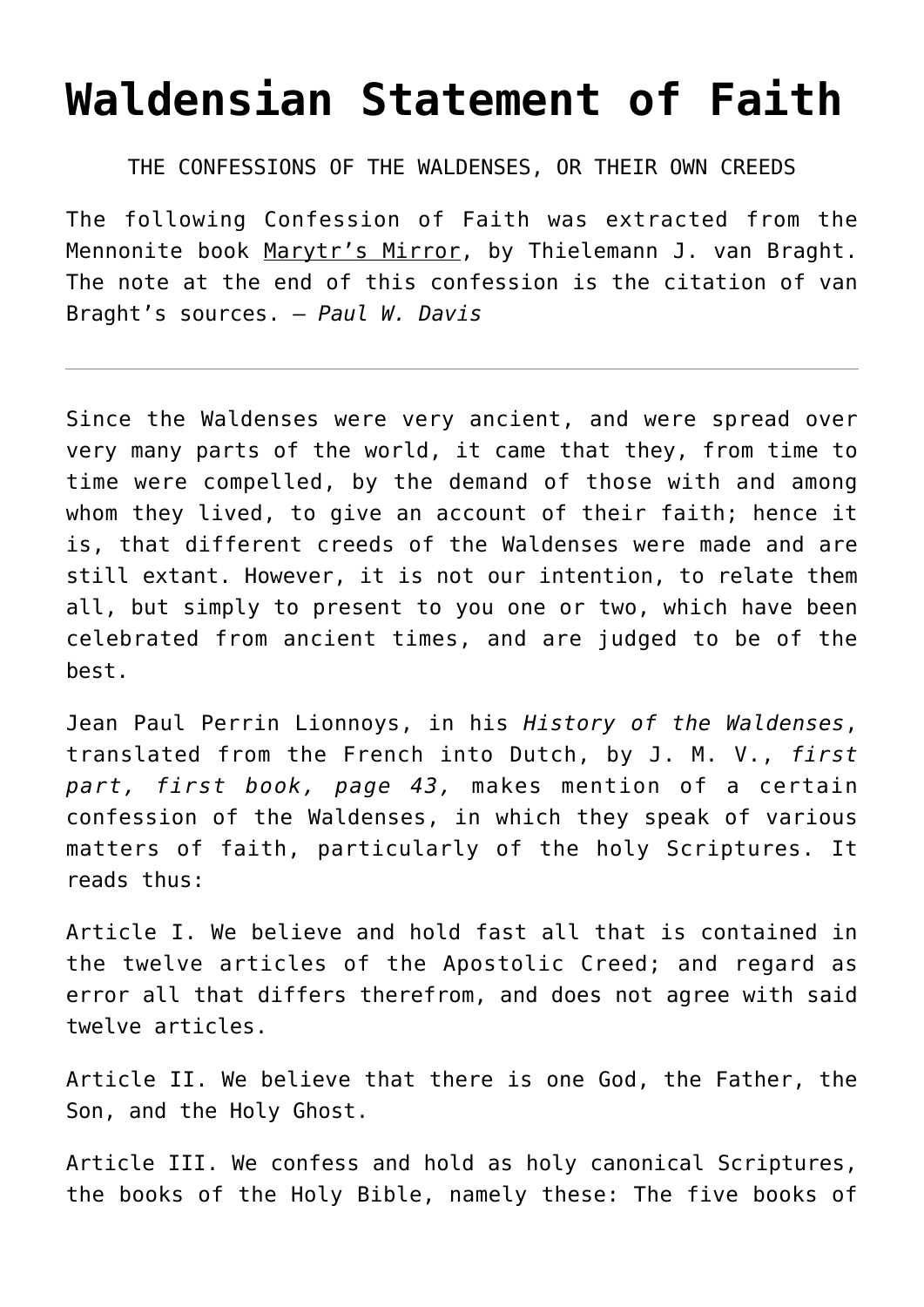Moses, called Genesis, Exodus, Leviticus, Numbers, Deuteronomy. The books of Joshua, Judges, Ruth, The historical books, I Samuel, II Samuel, I Kings, II Kings, I Chronicles, II Chronicles, Ezra, Nehemiah, Esther. The didactic books, Job, Psalms, Proverbs, Ecclesiastes, The Song of Solomon. The greater prophecies of Isaiah, Jeremiah, Ezekiel, Daniel. The lesser prophets, Hosea, Joel, Amos, Obadiah, Jonah, Micah, Nahum, Habakkuk, Zephaniah, Haggai, Zechariah, Malachi.

Then follow the books of the Apocrypha, which were not received by the Hebrews; hence we read them, as Jerome says, in the preface to the Proverbs, for the edification of the people, but not for the purpose of confirming church doctrines. They are: I Esdras, II Esdras, Tobit, Judith, Wisdom; Ecclesiasticus, or Jesus Sirach; Baruch, with the letter of Jeremiah; the additions to the book of Esther, from the tenth chapter to the end; the Song of the Three Men in the Fiery Furnace; the History of Susanna; of the Dragon at Babel; the three books of the Maccabees.

Then follow the books of the New Testament. The Gospels, by Matthew, Mark, Luke, John. The Acts of the Apostles. The epistles of Paul, Romans, I Corinthians, II Corinthians, Galatians, Ephesians, Philippians, Colossians, I Thessalonians, II Thessalonians, I Timothy, II Timothy, Titus, Philemon, Hebrews, I Peter, II Peter, I John, II John. (How it comes that III John is not mentioned, we do not know). The epistle of Jude, the Revelation of John.

Article IV. The afore-mentioned books teach this: That there is one God, who is omnipotent, allwise, and alone good, who created all things according to His goodness; for He created Adam after His image and likeness; but that, through the envy of the devil and the disobedience of Adam, sin came into the world, and that we are sinners in and through Adam.

Article V. That Christ was promised to the fathers, who received the law, that by it they might know their sin,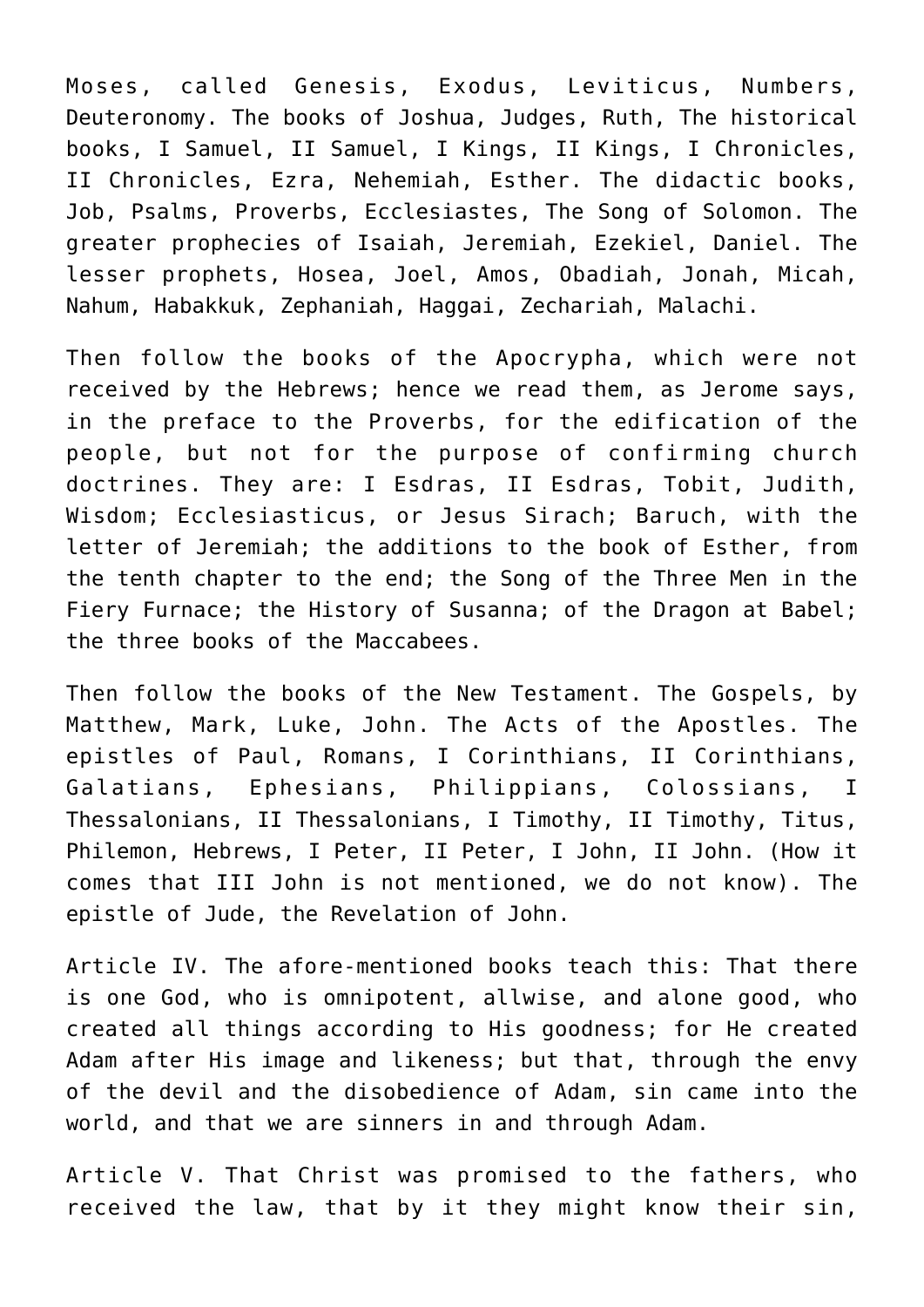unrighteousness and unfitness, and long for the coming of Christ; to which end He atoned for sin and Himself fulfilled the law.

Article VI. That Christ was born at the time appointed by His Father; namely, when all manner of wickedness abounded; and this not for the good works' sake, for they were all sinners; but to show us grace and mercy, as being the true and faithful one.

Article VII. That Christ is our Way, Truth, Peace, Righteousness, Shepherd, Advocate, Sacrifice, and High Priest; who died for the salvation of them that believe, and was raised for our iustification.

Article VIII. And, consequently, we maintain, that there is no other mediator and advocate with God the Father, than Jesus Christ. But as regards the virgin Mary, we hold, that she was holy, humble, and full of grace; likewise we believe of all the other saints, that they . . . wait for the resurrection of their bodies in the day of judgment.

Article IX. We believe that after this life there are but two places; the one for the blessed, the other for the damned; and utterly deny purgatory, which is a dream and invention of antichrist against truth.

Article X. We have likewise always believed, that all human inventions are an unspeakable abomination before God; such as feast days, vigils of the saints, the so-called holy water, abstaining from flesh on certain days, and like things, especially masses.

Article XI. We abhor all human inventions, as proceeding from antichrist, and which carry with them destruction, and prevent the freedom of the spirit.

Article XII. We believe that the sacraments are signs of holy things, or visible representations of invisible grace; and